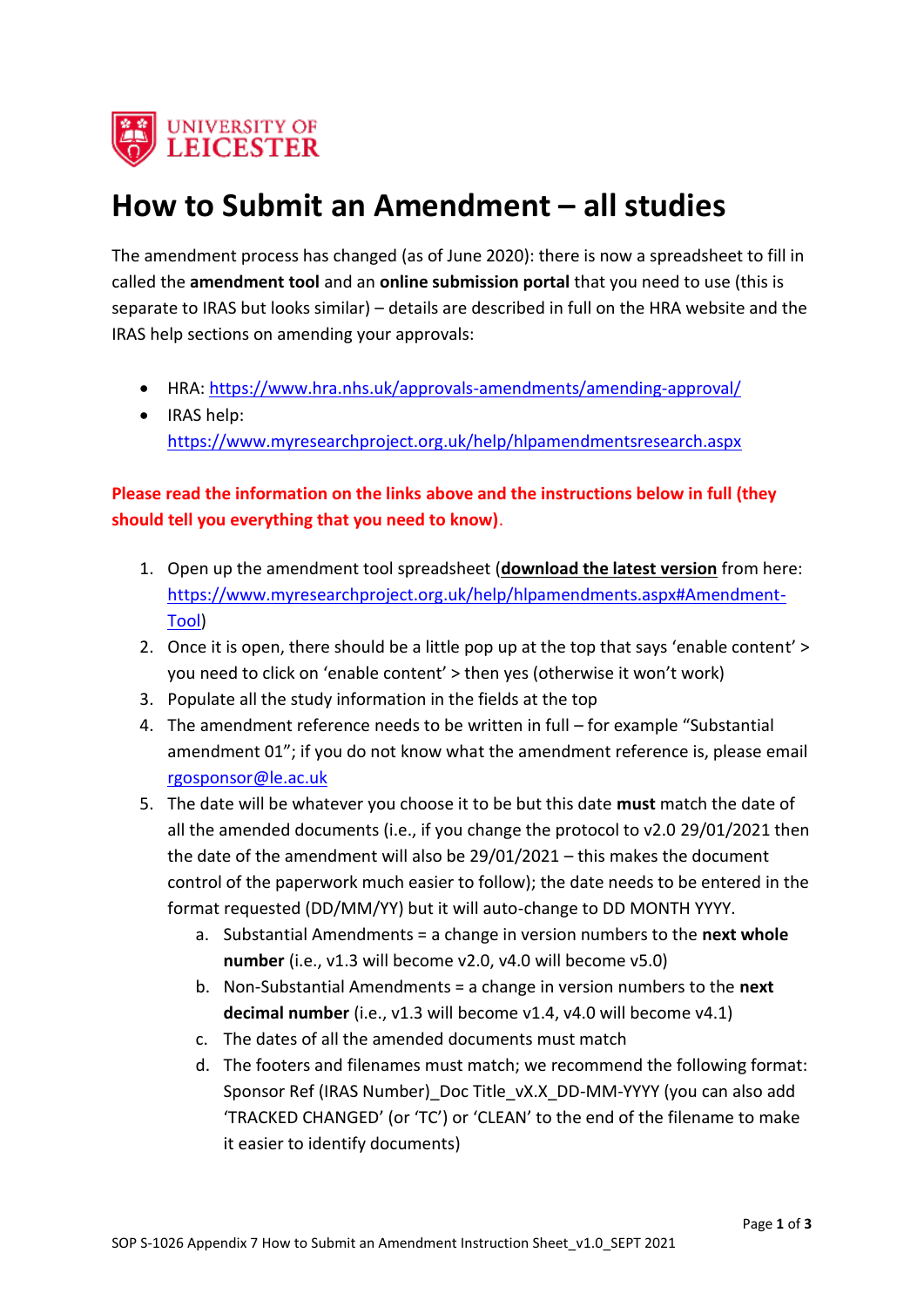- 6. You then type in a bit of information about the changes to the study in the big text box – this just needs to be top line statements and a justification/rationale for the changes, the detail is entered in Section 2
- 7. Then it's just a series of Yes and No responses to all the next questions
- 8. When you get into **Section 2 Summary of Changes please first review the 'Glossary of Amendment Options' tab of the spreadsheet. This gives you a list of all of the different changes that can be selected from the drop down boxes.**
- 9. Under Change 1 select the relevant type of change from the drop down box, for example (this is a random example, not one specific to your study):
	- a. Study Design,
- 10. Then the next drop down, the appropriate sub-change should be selected from the options, for example: Samples - significant changes (e.g. to the arrangements for removal, storage or use of samples under the relevant legislation on Human Tissue)
	- a. Then complete the details; this is where you provide the detail about the change.
- 11. So, it should look like this….

| Section 2: Summary of change(s)                                                                                                                                                                                                                                                                                                                                                                                                                                                                                                                                                                        |                                                                                                                                                   |                         |       |          |                  |
|--------------------------------------------------------------------------------------------------------------------------------------------------------------------------------------------------------------------------------------------------------------------------------------------------------------------------------------------------------------------------------------------------------------------------------------------------------------------------------------------------------------------------------------------------------------------------------------------------------|---------------------------------------------------------------------------------------------------------------------------------------------------|-------------------------|-------|----------|------------------|
| Please note: Each change being made as part of the amendment must be entered separately. For example, if an amendment to a clinical trial of an<br>investigational medicinal product (CTIMP) involves an update to the Investigator's Brochure (IB), affecting the Reference Safety Information (RSI)<br>and so the information documents to be given to participants, these should be entered into the amendment tool as three separate changes. A list of<br>all possible changes is available on the "Glossary of Amendment Options" tab. To add another change, tick the "Add another change" box. |                                                                                                                                                   |                         |       |          |                  |
|                                                                                                                                                                                                                                                                                                                                                                                                                                                                                                                                                                                                        | Change 1                                                                                                                                          |                         |       |          |                  |
| Area of change (select)*:                                                                                                                                                                                                                                                                                                                                                                                                                                                                                                                                                                              | <b>Study Design</b>                                                                                                                               |                         |       |          |                  |
| Specific change (select - only available when area of<br>change is selected first)*:                                                                                                                                                                                                                                                                                                                                                                                                                                                                                                                   | Samples - significant changes (e.g. to the arrangements for removal, storage or use of<br>samples under the relevant legislation on Human Tissue) |                         |       |          |                  |
| Further information (free text - note that this field will<br>adapt to the amount of text entered):                                                                                                                                                                                                                                                                                                                                                                                                                                                                                                    |                                                                                                                                                   |                         |       |          |                  |
| Applicability:                                                                                                                                                                                                                                                                                                                                                                                                                                                                                                                                                                                         |                                                                                                                                                   | England                 | Wales | Scotland | Northern Ireland |
| Where are the participating NHS/HSC organisations located that will be<br>affected by this change?*:                                                                                                                                                                                                                                                                                                                                                                                                                                                                                                   |                                                                                                                                                   | $\overline{\mathbf{v}}$ | □     | п        | п                |
| Will all participating NHS/HSC organisations be affected by this change, or<br>only some? (please note that this answer may affect the categorisation for<br>the change):                                                                                                                                                                                                                                                                                                                                                                                                                              |                                                                                                                                                   | All                     |       | Some     |                  |

12. You then repeat this process for the different types of changes you have made to the study, its documents, the investigators, etc as per all things you identify on the glossary tab; to get another Change box you need to tick the 'Add another change'.

### 13.**\*CTIMP trials (see below)**

- 14. Once you have exhausted all your changes, save the spreadsheet and send it to [rgosponsor@le.ac.uk](mailto:rgosponsor@le.ac.uk) for review and signing along with the tracked changes and clean versions of all the documents that have been amended.
	- a. NB. when you attach the amendment tool to an email it will get an ! in its picture, this is normal, please carry on with the steps below.